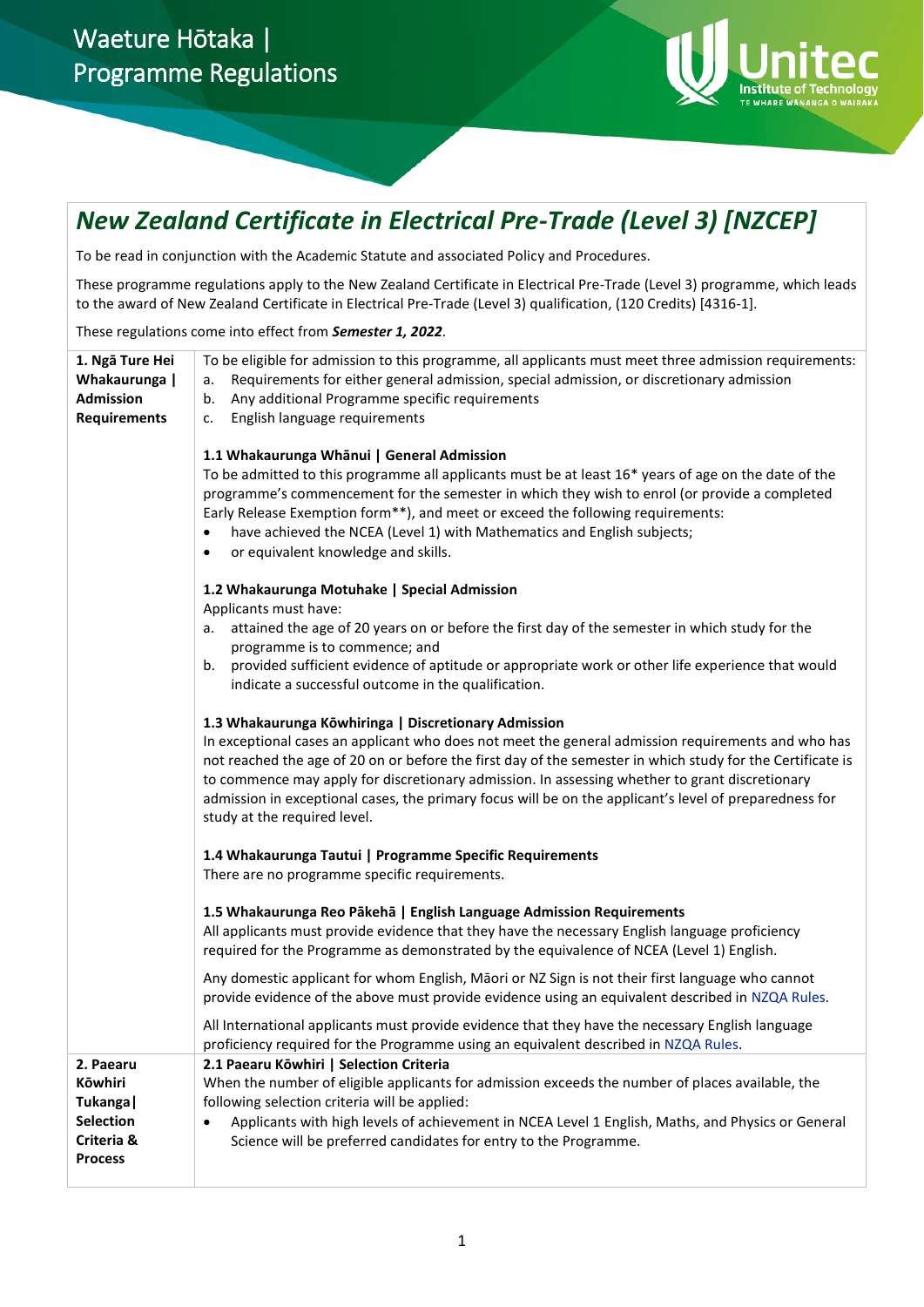|                                                      | Applicants with low levels of achievement in NCEA Level 1 English, Maths, and Physics or General<br>$\bullet$<br>Science may be required to undertake a pre-entry diagnostic analysis to identify any extra support<br>an applicant may require to enter the programme.<br>2.2 Tukanga Kōwhiri   Selection Process<br>Selection will be made by Unitec staff members with the delegated authority to offer places to<br>applicants. These staff members will select students on the basis of written information supplied on the<br>enrolment form. At the discretion of the staff members, an interview (face-to-face or electronic) may<br>be required. A list of delegated staff members is maintained by the Programme Academic Quality |                                                 |  |     |  |  |
|------------------------------------------------------|---------------------------------------------------------------------------------------------------------------------------------------------------------------------------------------------------------------------------------------------------------------------------------------------------------------------------------------------------------------------------------------------------------------------------------------------------------------------------------------------------------------------------------------------------------------------------------------------------------------------------------------------------------------------------------------------------------------------------------------------|-------------------------------------------------|--|-----|--|--|
|                                                      |                                                                                                                                                                                                                                                                                                                                                                                                                                                                                                                                                                                                                                                                                                                                             | Committee (PAQC) responsible for the programme. |  |     |  |  |
| 3. Ngā Ture Hei<br>Whakawhiwhi<br>Tohu<br>Mātauranga | 3.1 Whakaemi Tūtukitanga   Credit Accumulation<br>To be awarded the New Zealand Certificate in Electrical Pre-Trade (Level 3), a Learner must successfully<br>complete a minimum of 121 credits in the pattern set out in Table 1 from the courses set out in Table 2.                                                                                                                                                                                                                                                                                                                                                                                                                                                                      |                                                 |  |     |  |  |
| <b>Requirements</b>                                  | Table 1: Credit Requirements for New Zealand Certificate in Electrical Pre-Trade (Level 3)                                                                                                                                                                                                                                                                                                                                                                                                                                                                                                                                                                                                                                                  |                                                 |  |     |  |  |
| for the Award of                                     | <b>Compulsory Credits</b><br><b>Total Credits</b><br><b>Elective Credits</b><br>Level                                                                                                                                                                                                                                                                                                                                                                                                                                                                                                                                                                                                                                                       |                                                 |  |     |  |  |
| the Programme                                        | 3                                                                                                                                                                                                                                                                                                                                                                                                                                                                                                                                                                                                                                                                                                                                           | 121                                             |  | 121 |  |  |
|                                                      |                                                                                                                                                                                                                                                                                                                                                                                                                                                                                                                                                                                                                                                                                                                                             |                                                 |  | 121 |  |  |
|                                                      |                                                                                                                                                                                                                                                                                                                                                                                                                                                                                                                                                                                                                                                                                                                                             |                                                 |  |     |  |  |

### **3.1.1 Capstone Assessment**

Learners must complete a final closed-book examination (ENCE3009 Capstone Assessment) to measure their understanding and competency gained towards the end of the qualification. These examinations are set and moderated by the Standard Setting Body (or Workforce Development Council) to prepare trainees for further training and assessments leading to relevant EWRB registration classes.

## *Table 2: Course Details New Zealand Certificate in Electrical Pre-Trade (Level 3)*

All courses are compulsory

| l Course No     | <b>Course Name</b>                                               |    | Credits   Pre- requisites   Co-requisites   Restrictions |  |  |
|-----------------|------------------------------------------------------------------|----|----------------------------------------------------------|--|--|
| Level 3         |                                                                  |    |                                                          |  |  |
| <b>ENCE3001</b> | <b>Workplace Skills and Safety</b>                               | 15 |                                                          |  |  |
| <b>ENCE3002</b> | <b>DC Fundamentals</b>                                           | 15 |                                                          |  |  |
| <b>ENCE3003</b> | <b>AC Fundamentals</b>                                           | 15 |                                                          |  |  |
| <b>ENCE3004</b> | <b>Cables, Fittings and Testing</b>                              | 15 |                                                          |  |  |
| <b>ENCE3005</b> | <b>Supply Systems</b>                                            | 15 | <b>ENCE3001</b>                                          |  |  |
| <b>ENCE3006</b> | <b>Protection, Plans and Circuits</b>                            | 15 | <b>ENCE3001</b>                                          |  |  |
| <b>ENCE3007</b> | <b>Installations</b>                                             | 15 | <b>ENCE3001</b>                                          |  |  |
| <b>ENCE3008</b> | <b>Transformers, Electrical Machines and</b><br><b>Isolation</b> | 15 | <b>ENCE3001</b>                                          |  |  |
| <b>ENCE3009</b> | Capstone Assessment*                                             | 1  |                                                          |  |  |

\* Capstone Assessment Unit Standard (currently under development) will be awarded following successful completion of ENCE3009.

| 3.2 Mahi Waehanga Pāhekoheko   Integrated and Work-based components                              |
|--------------------------------------------------------------------------------------------------|
| There are no formal integrated or work-based components in this programme                        |
| 3.3 Mahi Akoranga I A Wāhanga   Course Load per Semester                                         |
| The normal full-time course load is 60 credits per semester.                                     |
| 3.4 Whakaurunga Takiwā   Enrolment Periods                                                       |
| The normal enrolment period is one year (full-time study) or two years (part-time study).        |
| Learners who are prevented by ill health, or other cause, from completing the programme          |
| requirements within the maximum period of enrolment, the relevant academic authority may approve |
| suspension of enrolment for up to a maximum of six months.                                       |
| The maximum period to complete this Programme is three years.                                    |
|                                                                                                  |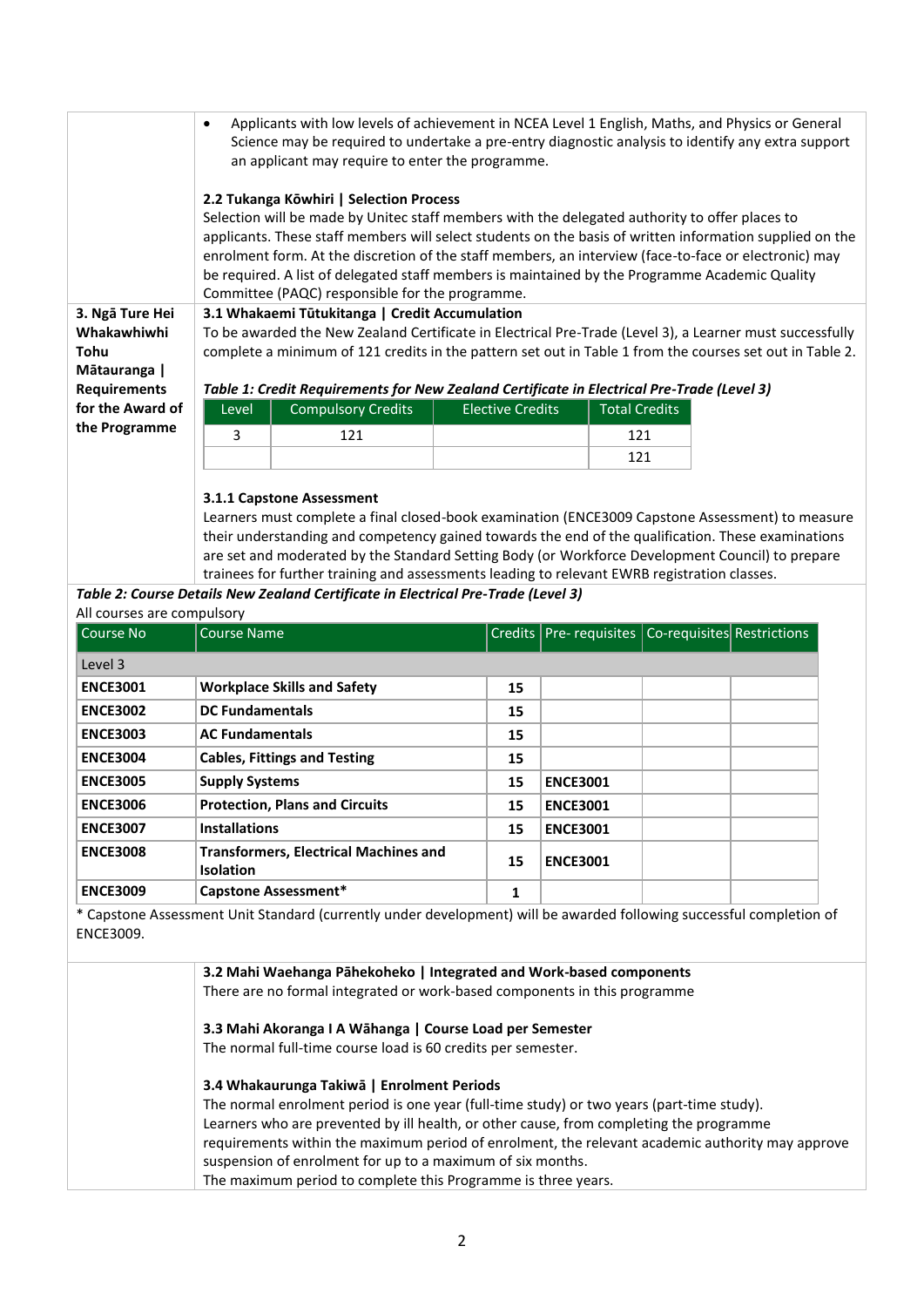| 4. Tūtukitanga                    | 4.1 Whakawhiti Tūtukitanga   Cross Credit                                                                                                    |                                            |                                                                                                                                                                                                                                                                                                                                                      |  |  |
|-----------------------------------|----------------------------------------------------------------------------------------------------------------------------------------------|--------------------------------------------|------------------------------------------------------------------------------------------------------------------------------------------------------------------------------------------------------------------------------------------------------------------------------------------------------------------------------------------------------|--|--|
| Whakamihi                         | Credits will not be awarded for successful study that took place more than 5 years prior to the date of<br>first enrolment in the programme. |                                            |                                                                                                                                                                                                                                                                                                                                                      |  |  |
| <b>Credit</b><br>Recognition      | а.                                                                                                                                           |                                            | A student may be awarded credits or exemptions in recognition of successful equivalent study, at                                                                                                                                                                                                                                                     |  |  |
|                                   |                                                                                                                                              |                                            | the same or a higher level in the context of another programme.                                                                                                                                                                                                                                                                                      |  |  |
|                                   | b.                                                                                                                                           | The credit recognition may be:             |                                                                                                                                                                                                                                                                                                                                                      |  |  |
|                                   | i.                                                                                                                                           |                                            | specified, where there is direct equivalence of the learning outcomes of a completed                                                                                                                                                                                                                                                                 |  |  |
|                                   |                                                                                                                                              |                                            | course and a course in the programme; or                                                                                                                                                                                                                                                                                                             |  |  |
|                                   | ii.                                                                                                                                          |                                            | unspecified, where the previous study has taken place in a programme with a similar                                                                                                                                                                                                                                                                  |  |  |
|                                   |                                                                                                                                              |                                            | philosophy but there is no exact match in the programme's courses.                                                                                                                                                                                                                                                                                   |  |  |
|                                   | c.                                                                                                                                           |                                            | Cross credits will not be given for the final closed-book examination (capstone assessment.                                                                                                                                                                                                                                                          |  |  |
|                                   |                                                                                                                                              |                                            | 4.2 Aromatawai Tōmua   Assessment of Prior Learning (APL)                                                                                                                                                                                                                                                                                            |  |  |
|                                   |                                                                                                                                              |                                            | Assessment of Prior Learning is available for all courses in this programme. APL decisions will be made                                                                                                                                                                                                                                              |  |  |
|                                   |                                                                                                                                              |                                            | on a case-by-case basis under the Unitec Assessment of Prior Learning Procedure. APL will not be                                                                                                                                                                                                                                                     |  |  |
|                                   |                                                                                                                                              |                                            | granted for the final closed-book examination (capstone assessment).                                                                                                                                                                                                                                                                                 |  |  |
| 5. Waeture                        |                                                                                                                                              | 5.1 Paparahi Aromatawai   Assessment Basis |                                                                                                                                                                                                                                                                                                                                                      |  |  |
| Aromatawai  <br><b>Assessment</b> |                                                                                                                                              |                                            | Assessment in this programme is competency based. Learners must achieve all of the outcomes in<br>competency-based assessment in order to pass that course.                                                                                                                                                                                          |  |  |
| <b>Regulations</b>                |                                                                                                                                              |                                            |                                                                                                                                                                                                                                                                                                                                                      |  |  |
|                                   |                                                                                                                                              |                                            | In order to achieve a passing grade for the capstone assessment all Learners must achieve at least 60%                                                                                                                                                                                                                                               |  |  |
|                                   |                                                                                                                                              | in the final closed-book examination.      |                                                                                                                                                                                                                                                                                                                                                      |  |  |
|                                   |                                                                                                                                              |                                            |                                                                                                                                                                                                                                                                                                                                                      |  |  |
|                                   |                                                                                                                                              | 5.2 Ākoranga Taumata   Course grades       |                                                                                                                                                                                                                                                                                                                                                      |  |  |
|                                   |                                                                                                                                              |                                            | Learners must achieve all of the outcomes in order to pass competency-based assessment.                                                                                                                                                                                                                                                              |  |  |
|                                   |                                                                                                                                              |                                            | Course grades will be determined using the following grading system:                                                                                                                                                                                                                                                                                 |  |  |
|                                   | Grade                                                                                                                                        | Meaning                                    | Table 3a: Competency based (4 point) assessment system<br>Result                                                                                                                                                                                                                                                                                     |  |  |
|                                   | E                                                                                                                                            | <b>Excellence Pass</b>                     | <b>Credits Earned</b>                                                                                                                                                                                                                                                                                                                                |  |  |
|                                   |                                                                                                                                              |                                            |                                                                                                                                                                                                                                                                                                                                                      |  |  |
|                                   | M                                                                                                                                            | <b>Merit Pass</b>                          | <b>Credits Earned</b>                                                                                                                                                                                                                                                                                                                                |  |  |
|                                   | A                                                                                                                                            | <b>Achieved Pass</b>                       | <b>Credits Earned</b>                                                                                                                                                                                                                                                                                                                                |  |  |
|                                   | <b>NA</b>                                                                                                                                    | Not Achieved                               | No Credits Earned                                                                                                                                                                                                                                                                                                                                    |  |  |
|                                   |                                                                                                                                              | 5.3 Paearu Taumata   Grade Criteria        |                                                                                                                                                                                                                                                                                                                                                      |  |  |
|                                   |                                                                                                                                              |                                            | Learners may also be awarded one of the following grades for a course:                                                                                                                                                                                                                                                                               |  |  |
|                                   |                                                                                                                                              | <b>Table 4: Grade Criteria</b>             |                                                                                                                                                                                                                                                                                                                                                      |  |  |
|                                   | Grade                                                                                                                                        | <b>Meaning</b>                             | Criteria                                                                                                                                                                                                                                                                                                                                             |  |  |
|                                   | <b>CR</b>                                                                                                                                    | <b>Credit Recognition</b>                  | The Learner has applied for and been awarded a credit<br>recognition from another qualification                                                                                                                                                                                                                                                      |  |  |
|                                   | <b>DEF</b>                                                                                                                                   | Deferred                                   | The Learner has approval to complete a Course Assessment<br>beyond the schedule date. Unless an exception has been<br>approved, any Deferred Grade remaining on a Learner's<br>record beyond a duration equal to that of the original<br>course will be changed to the grade to which the Learner<br>would otherwise be entitled. No Credits earned. |  |  |
|                                   | <b>DNC</b>                                                                                                                                   | Did not Complete                           | The grade DNC (Did Not Complete) is recorded if a Learner<br>has either withdrawn after 75% of the scheduled Course<br>duration; or not attempted a compulsory item of<br>Assessment within a Course. No Credits earned.                                                                                                                             |  |  |
|                                   | W                                                                                                                                            | Withdrawn                                  | The Learner withdraws from a Course after 10% of the<br>scheduled Course duration and up to, or at, the date at<br>which 75% of the scheduled Course has passed. No credits<br>earned.                                                                                                                                                               |  |  |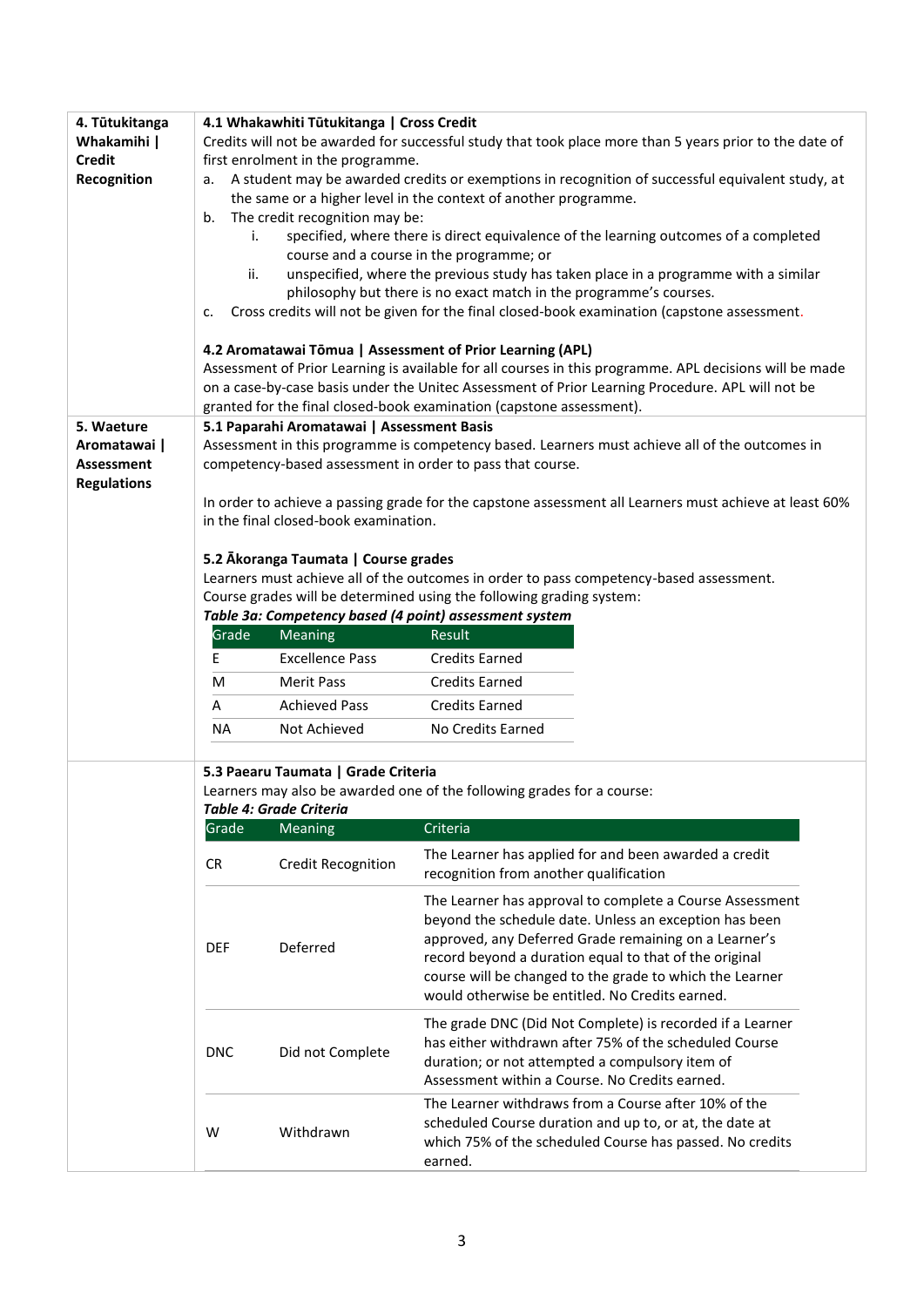|                                                     | #<br><b>Estimated Grade</b>                                                                                                                                                                                                                                                                                                 | If any portion of Summative Assessment has been<br>estimated, the final grade will be an estimated grade, and<br>annotated "#" on the Learner's Academic Record.                                                                                                                                    |  |  |  |  |
|-----------------------------------------------------|-----------------------------------------------------------------------------------------------------------------------------------------------------------------------------------------------------------------------------------------------------------------------------------------------------------------------------|-----------------------------------------------------------------------------------------------------------------------------------------------------------------------------------------------------------------------------------------------------------------------------------------------------|--|--|--|--|
| 6. Aromatawai                                       |                                                                                                                                                                                                                                                                                                                             |                                                                                                                                                                                                                                                                                                     |  |  |  |  |
| Mahinga  <br><b>Assessment</b><br><b>Procedures</b> | 6.1 Akoranga Aromatawai   Course Assessment<br>Courses employ both formative and summative assessment activities. Formative assessments do not<br>contribute to the final grade for a given course. All summative assessment elements are compulsory<br>unless otherwise approved and noted in course information.          |                                                                                                                                                                                                                                                                                                     |  |  |  |  |
|                                                     | 6.2 Aromatawai I Roto I Te Reo   Assessment in Te Reo<br>All Learners have the right to submit any summative assessment task in Te reo Māori. The process for<br>submission of summative assessment work in Te reo Māori is governed by the Unitec Assessment in Te<br>Reo Māori procedure and detailed in course material. |                                                                                                                                                                                                                                                                                                     |  |  |  |  |
|                                                     | 6.3 Tāpaetanga Tōmuri   Submission and late submission of work<br>course.                                                                                                                                                                                                                                                   | Submission dates for all summative assessment work will be notified at the commencement of each                                                                                                                                                                                                     |  |  |  |  |
|                                                     | a.<br>course.                                                                                                                                                                                                                                                                                                               | The due dates for all summative assessment work will be notified at the commencement of each                                                                                                                                                                                                        |  |  |  |  |
|                                                     | inclusive of weekends.                                                                                                                                                                                                                                                                                                      | b. Any assessment that is submitted late (and does not have a prior approved extension) will be<br>penalised by a deduction of 10% per day of the student's assignment mark, up to five (5) days,                                                                                                   |  |  |  |  |
|                                                     | c.                                                                                                                                                                                                                                                                                                                          | Any extension will be carried out within a specified time period as agreed with the relevant<br>academic authority and no further extensions will be granted.                                                                                                                                       |  |  |  |  |
|                                                     | d.                                                                                                                                                                                                                                                                                                                          | No assignments will be accepted five (5) days (inclusive of weekends) after the due date. If the<br>assessment is not compulsory, the student will receive a 'zero' grade for that assignment. If the<br>assignment is compulsory, then the student will receive a DNC grade for the entire course. |  |  |  |  |
|                                                     | There are no provisions for late submission/extension of the final examination.<br>e.<br>6.4 Whakamātautau Anō   Resubmission or Reassessment                                                                                                                                                                               |                                                                                                                                                                                                                                                                                                     |  |  |  |  |
|                                                     | A Learner may be granted permission to undertake:<br>a resubmission/reassessment for a failed assessment item within a course with the following<br>а.<br>conditions:                                                                                                                                                       |                                                                                                                                                                                                                                                                                                     |  |  |  |  |
|                                                     |                                                                                                                                                                                                                                                                                                                             |                                                                                                                                                                                                                                                                                                     |  |  |  |  |
|                                                     | i.<br>their marked assessment;                                                                                                                                                                                                                                                                                              | an application for a resubmission/reassessment must be made within 5 days of receiving                                                                                                                                                                                                              |  |  |  |  |
|                                                     | ii.                                                                                                                                                                                                                                                                                                                         | two resubmissions per course for uncontrolled assessment;                                                                                                                                                                                                                                           |  |  |  |  |
|                                                     | iii.                                                                                                                                                                                                                                                                                                                        | only one resubmission for a controlled assessment;                                                                                                                                                                                                                                                  |  |  |  |  |
|                                                     | IV.                                                                                                                                                                                                                                                                                                                         | any approved resubmission/reassessment will be carried out within a specified time period<br>as agreed with the relevant academic authority;                                                                                                                                                        |  |  |  |  |
|                                                     | ν.<br>grade;                                                                                                                                                                                                                                                                                                                | the maximum grade for any resubmission/reassessment of an assessment is the lowest pass                                                                                                                                                                                                             |  |  |  |  |
|                                                     | vi.<br>reassessment.                                                                                                                                                                                                                                                                                                        | written assessments that are handed in late are not eligible for resubmission or                                                                                                                                                                                                                    |  |  |  |  |
|                                                     | Or                                                                                                                                                                                                                                                                                                                          |                                                                                                                                                                                                                                                                                                     |  |  |  |  |
|                                                     | b.                                                                                                                                                                                                                                                                                                                          | a reassessment for a failed course if they gained a mark of 45% or more in that course with the                                                                                                                                                                                                     |  |  |  |  |
|                                                     | following conditions:                                                                                                                                                                                                                                                                                                       |                                                                                                                                                                                                                                                                                                     |  |  |  |  |
|                                                     | i.<br>ii.                                                                                                                                                                                                                                                                                                                   | permission is granted on the recommendation of the relevant academic committee;<br>any reassessment will be developed to reflect the learning outcomes of the course and their                                                                                                                      |  |  |  |  |
|                                                     | respective weightings;                                                                                                                                                                                                                                                                                                      |                                                                                                                                                                                                                                                                                                     |  |  |  |  |
|                                                     | iii.                                                                                                                                                                                                                                                                                                                        | only one opportunity to undertake a reassessment of a course;                                                                                                                                                                                                                                       |  |  |  |  |
|                                                     | iv.                                                                                                                                                                                                                                                                                                                         | the reassessment must be taken within one month of the course end date;                                                                                                                                                                                                                             |  |  |  |  |
|                                                     | v.<br>course;                                                                                                                                                                                                                                                                                                               | a Learner passing the reassessment will gain the minimum grade available as a pass in the                                                                                                                                                                                                           |  |  |  |  |
|                                                     |                                                                                                                                                                                                                                                                                                                             | 6.5 Ahuatanga Aromatawai Motuhake   Affected Performance Consideration                                                                                                                                                                                                                              |  |  |  |  |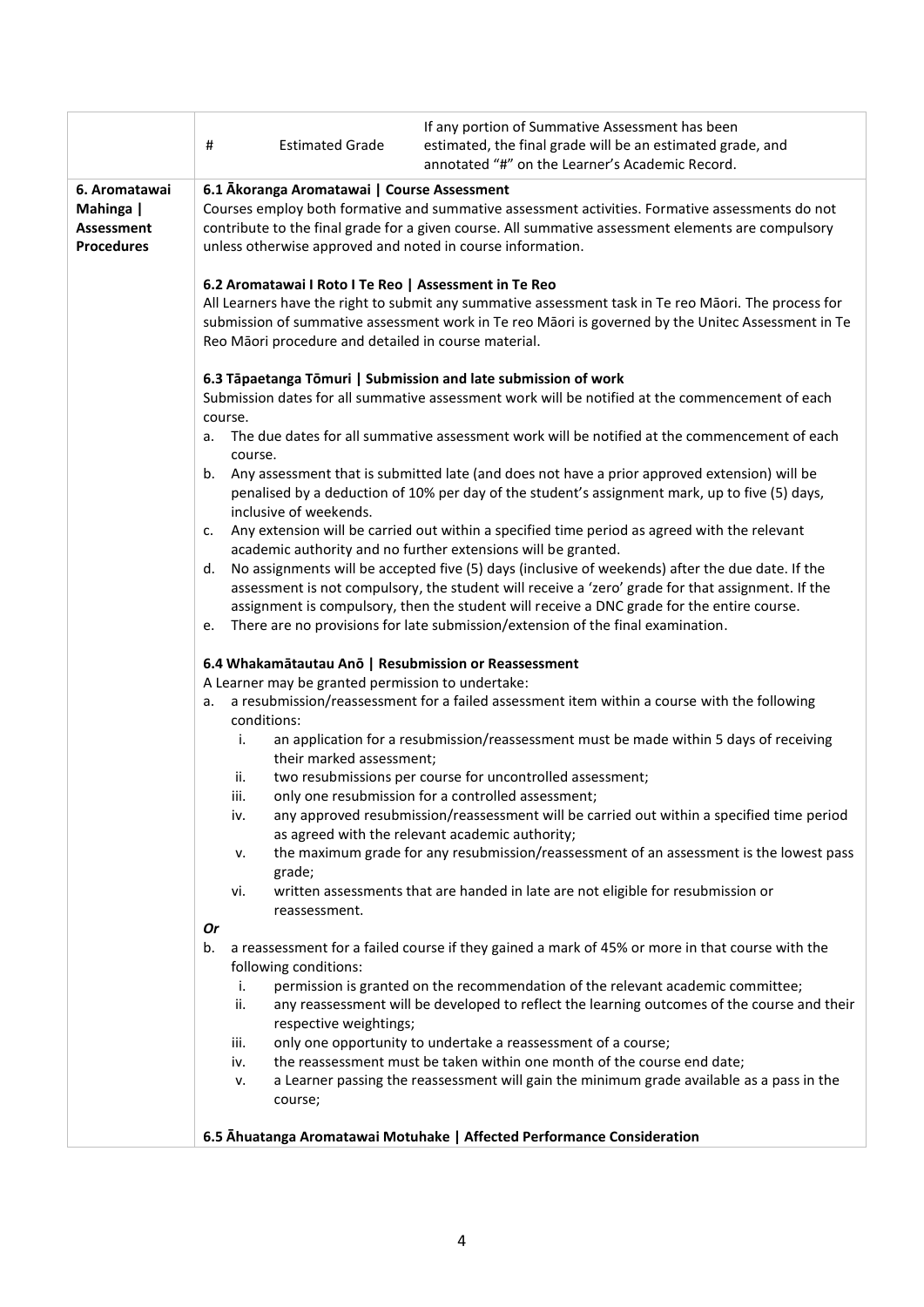| Where learner performance in an assessment is negatively affected by a circumstance or situation<br>which the learner could not have reasonably prevented, the learner may apply for Affected<br>Performance Consideration (APC) if:<br>The learner is unable to attend an examination, compulsory assessment or fixed time and place<br>а.<br>assessment activity due to illness, injury, bereavement or other critical circumstances<br>The learner's preparation for, or performance in an examination or any summative assessment has<br>b.<br>been seriously impaired due to circumstances beyond their control<br>Applications for APC are made by a learner according to provider guidelines.                                                                                                                                                                                                                                                                                                                                                                                                                                                                                                                                                                                                                                                                                                                                                                                                                                                                                                                                                        |  |  |  |  |
|-------------------------------------------------------------------------------------------------------------------------------------------------------------------------------------------------------------------------------------------------------------------------------------------------------------------------------------------------------------------------------------------------------------------------------------------------------------------------------------------------------------------------------------------------------------------------------------------------------------------------------------------------------------------------------------------------------------------------------------------------------------------------------------------------------------------------------------------------------------------------------------------------------------------------------------------------------------------------------------------------------------------------------------------------------------------------------------------------------------------------------------------------------------------------------------------------------------------------------------------------------------------------------------------------------------------------------------------------------------------------------------------------------------------------------------------------------------------------------------------------------------------------------------------------------------------------------------------------------------------------------------------------------------|--|--|--|--|
| 6.7 Tuaruatanga   Repeating Courses<br>Learners who are repeating a Level 1-8 course would normally be required to submit all assessment<br>items. In some cases, with the prior approval of the relevant academic authority, Learners may not be<br>required to repeat an equivalent assessment item that they had previously passed. This should be<br>negotiated within the first two weeks of the commencement of the course and will specify any course<br>grade that will be carried over.                                                                                                                                                                                                                                                                                                                                                                                                                                                                                                                                                                                                                                                                                                                                                                                                                                                                                                                                                                                                                                                                                                                                                            |  |  |  |  |
| Learners may enrol and repeat a course that they have failed only once. Permission to enrol for a third<br>time is governed by Exclusion provisions below.                                                                                                                                                                                                                                                                                                                                                                                                                                                                                                                                                                                                                                                                                                                                                                                                                                                                                                                                                                                                                                                                                                                                                                                                                                                                                                                                                                                                                                                                                                  |  |  |  |  |
| 6.8 Whakakorenga   Exclusions<br>No Learner will be allowed to enrol in any course more than twice unless there are exceptional<br>circumstances approved by the relevant academic authority.<br>Any Learner who fails to achieve at least 50 per cent of the credits that he or she is enrolled in in<br>а.<br>any 12-month period may be excluded by the relevant Academic Authority from re-enrolling in any<br>further courses. The decision whether Learners can re-enrol in further courses will be based on a<br>Learner's likelihood of succeeding in further study and will be made by the relevant Head of<br>School.<br>When calculating the 12-month period in a. above, Unitec reserves the right to include any<br>b.<br>relevant time spent by the Learner studying at another tertiary institution.<br>A Learner who has not achieved a Pass Grade in the same Course on two occasions shall not be<br>c.<br>enrolled again for that Course except with the permission of the relevant Academic Authority.<br>The relevant Academic Authority will advise the Learner in writing of their decision, and the<br>d.<br>reasons for such decision, and any orders made.<br><b>6.9 Examination Regulations</b><br>Learners must complete a final closed-book examination (capstone assessment) to measure their<br>understanding and competency gained towards the end of the qualification. These examinations are<br>set and moderated by the Standard Setting Body (or Workforce Development Council) to prepare<br>trainees for further training and assessments leading to relevant EWRB registration classes.<br>6.10 Tono Pīra   Appeals |  |  |  |  |
| Learners may appeal the decisions made under these regulations in accordance with the Learner<br>Appeal Procedure.                                                                                                                                                                                                                                                                                                                                                                                                                                                                                                                                                                                                                                                                                                                                                                                                                                                                                                                                                                                                                                                                                                                                                                                                                                                                                                                                                                                                                                                                                                                                          |  |  |  |  |
| 7.1 Whakamāramatanga ā-kaupapa   Definition of Terms<br>In these regulations, unless the context otherwise requires, the following definitions shall apply:<br>'Relevant academic authority' refers to an individual or role holder, or in some cases a committee,<br>$\bullet$<br>that has been delegated the authority to make a decision within a specific circumstance. A<br>schedule of the various relevant academic authority delegations is maintained by the Provider<br>responsible for the Programme.<br>'Assessment Standards' are quality assured 'unit' and 'achievement' standards. Unit standards are<br>$\bullet$<br>developed by industry training organisations and by NZQA. The Ministry of Education is the only<br>developer of achievement standards, which are derived from the achievement objectives of the<br>New Zealand Curriculum and Te Marautanga o Aotearoa. Collectively, the developers of<br>assessment standards are known as standard-setting bodies (SSBs).                                                                                                                                                                                                                                                                                                                                                                                                                                                                                                                                                                                                                                                          |  |  |  |  |
|                                                                                                                                                                                                                                                                                                                                                                                                                                                                                                                                                                                                                                                                                                                                                                                                                                                                                                                                                                                                                                                                                                                                                                                                                                                                                                                                                                                                                                                                                                                                                                                                                                                             |  |  |  |  |